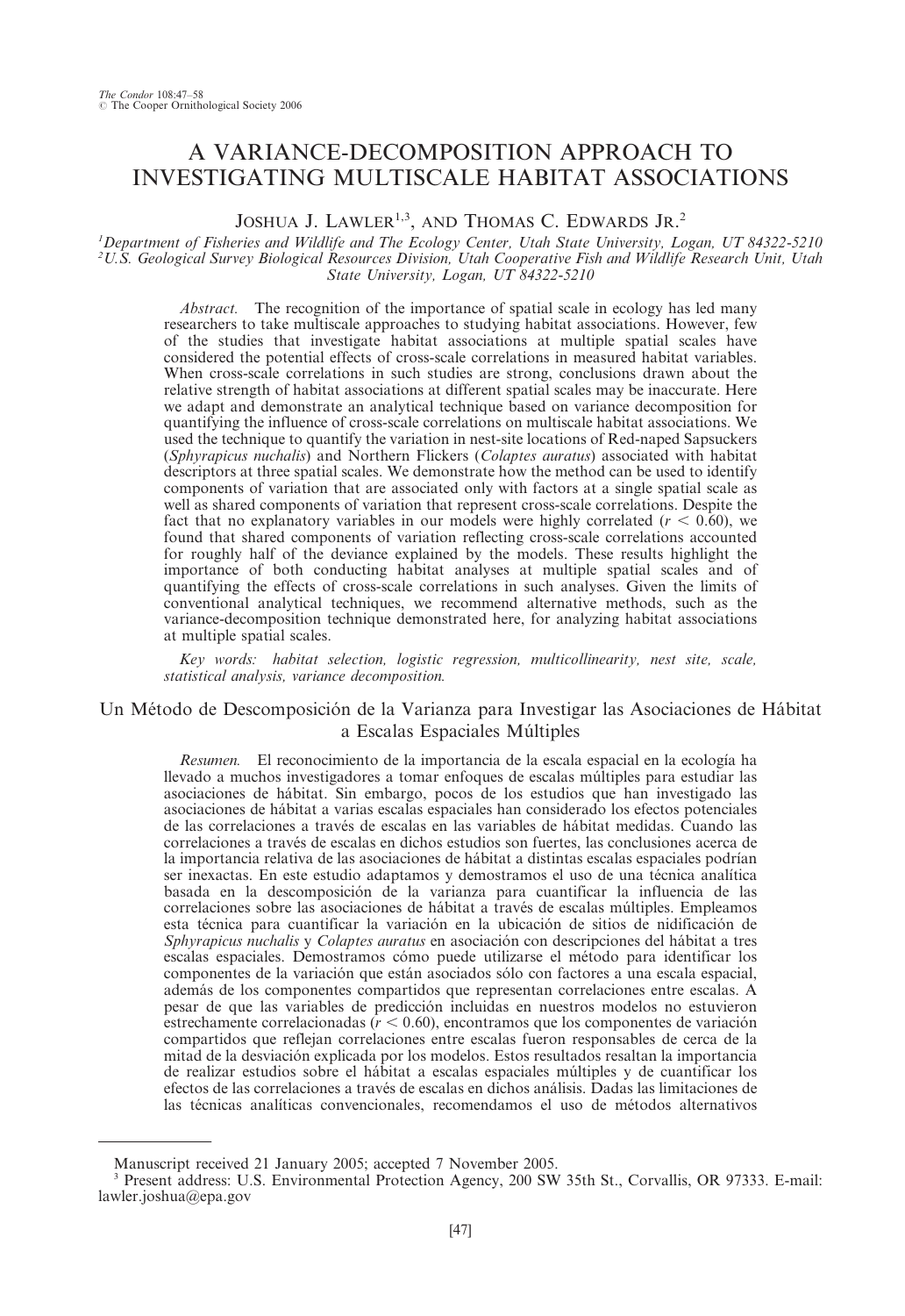(como la técnica de descomposición de varianza aquí demostrada) para analizar las asociaciones de hábitat a escalas espaciales múltiples.

# INTRODUCTION

Although it has long been hypothesized that animals respond to their environments at multiple spatial scales (Hildén 1965, Hutto 1985), only relatively recently have studies attempted to address the issue of habitat selection as a multiscale process (Gutzwiller and Anderson 1987, Morris 1987, Jorgensen and Demarais 1999). The difficulties associated with manipulating large areas have meant that most studies of habitat selection have been limited to correlative analyses in which the presence or abundance of a species is associated with a set of environmental factors (Verner et al. 1986). These correlative analyses provide important results where manipulative experiments are logistically infeasible, but they have a number of well-known limitations. One of the most basic of these limitations arises from multicollinearity among explanatory variables and has profound implications for many recently conducted multiscale analyses of habitat associations.

The basic method for analyzing habitat associations generally involves measuring the presence or abundance of a species and a suite of environmental characteristics at a set of sample points. A statistical model is then built to identify the relationship between the environmental variables and the presence or abundance of the species in question (James and Shugart 1970). When building such models, the researcher often faces the problem of addressing correlated explanatory variables. Even relatively weak collinearity among explanatory variables has been shown to have profound effects on model parameterization and statistical power, making it difficult to assess the relative contribution of a given explanatory variable (Graham 2003). The most common approach to dealing with such variables is to remove all but one of a group of highly correlated variables from the model (Legendre and Legendre 1998). The selection of the single variable is generally based on its suspected biological significance. This choice, however, is not always entirely clear and may result in meaningful explanatory variables being removed from the model (Graham 2003).

Although the issue of collinearity is no less important for multiscale analyses of habitat associations, it has almost always been ignored in multiscale studies (Cushman and McGarigal 2002, Lichstein et al. 2002). Many of these studies build separate statistical models for each set of environmental variables measured at a different spatial extent (Bergin 1992, Saab 1999). Because ecological systems are inherently hierarchically organized, environmental variables often exhibit cross-scale correlations (Kristan 2006). When these correlations exist within a multiscale habitat study, the habitat relationships identified at different scales are not likely to be independent (Fig. 1). Therefore, the conclusions drawn about the relative strengths of those relationships may be misleading.

Variance decomposition, a statistical approach developed for investigating the effects of multicollinearity, can be applied to the problem of cross-scale correlations. Whittaker (1984) described the analytical technique with which he separated the variation in a single



FIGURE 1. Conceptual relationship of three components of variation associated with a species' distribution. The largest (outer) circle represents the total variation in the species distribution. The inner circles represent the variation in the species distribution associated with sets of factors measured at each of three spatial scales. The fact that the three inner circles overlap indicates that some of the variation in the distribution of the species is simultaneously associated with factors at different scales. The area of the outer circle not included in any of the inner circles represents the variation that is not associated with any of the factors measured at the three spatial scales.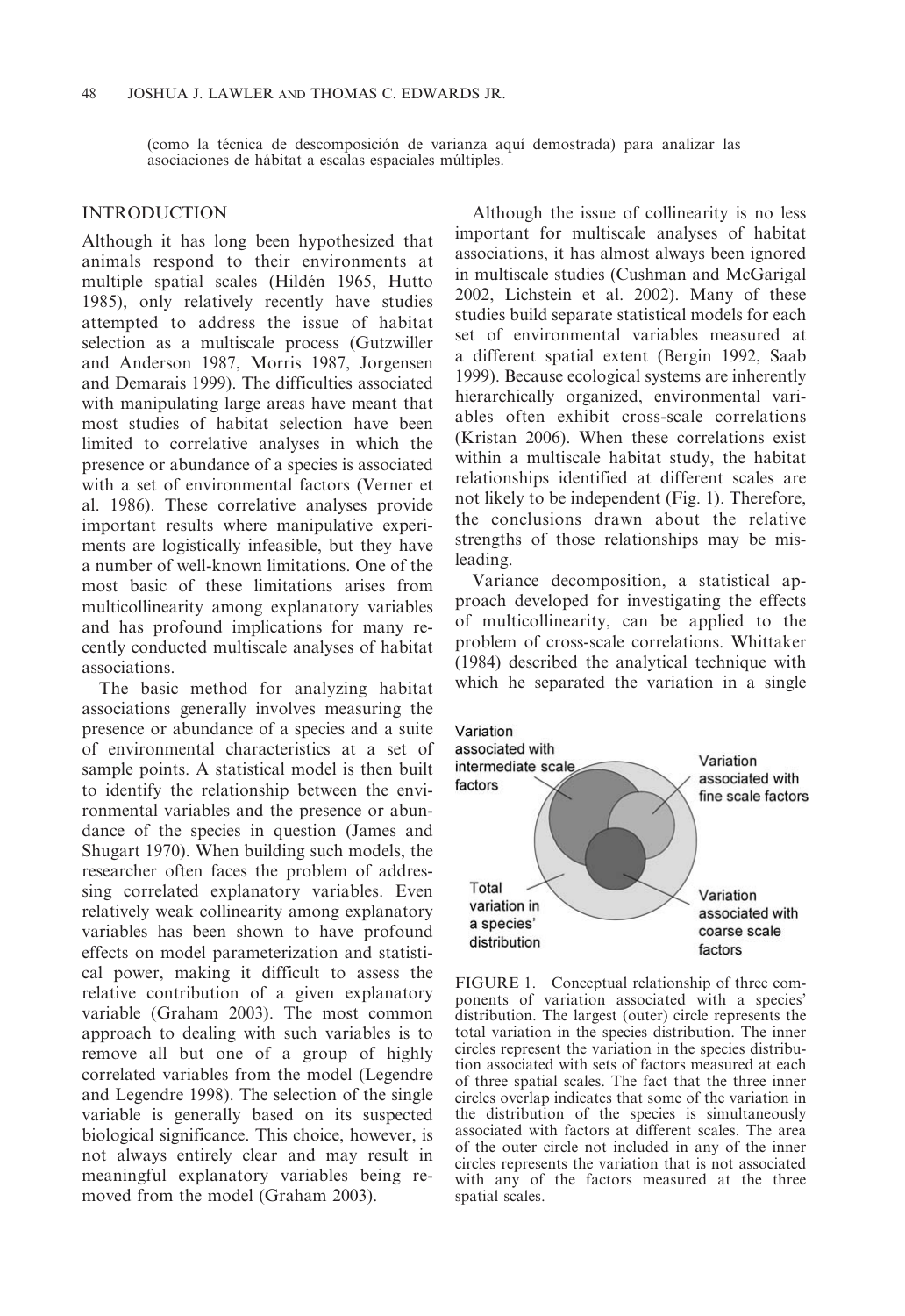response variable into component parts that were explained purely by individual explanatory variables and parts that were explained jointly by groups of explanatory variables. Whittaker (1984) used the term ''shared'' to describe the variation that was explained jointly by two or more variables. Shared variation can arise in any of four potential situations. The shared effect of explanatory variables A and B, for example, could be 1) the joint effect of both A and B; 2) the effect of A, and B is merely correlated; 3) the effect of B, and A is merely correlated; and 4) some combination of any of these. The relative sizes of the different pure and shared components of variation determine whether conclusions about the relative strengths of different variables can be drawn. Only if the pure components of variation are large relative to the shared components can the influence of the variables be ranked. This method has been adapted to address spatial variation in ecological data (Borcard et al. 1992) and for addressing spatial scale in a community-level analysis (Cushman and McGarigal 2002, 2004).

Here we adapt and demonstrate a variancedecomposition technique for analyzing specieshabitat relationships at multiple spatial scales. We used the technique to assess the relative strength of habitat associations for Red-naped Sapsuckers (Sphyrapicus nuchalis) and Northern Flickers (Colaptes auratus). Both species are common cavity-excavating birds in aspen forests in the western United States and Canada. Nest-site locations of both species have been found to be associated with factors measured at several different spatial scales (Conner and Adkisson 1977, Gutzwiller and Anderson 1987, Sedgwick and Knopf 1990, Dobkin et al. 1995, Lawler and Edwards 2002). We isolated the variation in nest-site locations of these two species associated purely with measured landscape patterns within a home range, purely with measured aspects of the structure and composition of vegetation in the ''local'' vicinity of the nest, and purely with measured nest-tree characteristics. In addition, we identified the proportion of variation that could not be isolated but that was shared by 1) a combination of measured home range and local factors, 2) a combination of measured home range and tree factors, 3) a combination of measured local and tree factors, and 4)

a combination of factors measured at all three scales.

## METHODS

#### STUDY SITE

The study was conducted on the north slope of the Uinta Mountains in northeastern Utah. We located riparian aspen (Populus tremuloides) stands within a 100-km by 30-km area at approximately  $110^{\circ}$ W,  $41^{\circ}$ N. The stands were selected with a geographic information system (GIS) to meet two additional criteria. First, they were required to be associated with each of three other vegetation types: meadow dominated by sagebrush (Artemisia spp.); riparian areas dominated by willow (Salix spp.); and conifer forest (dominated by subalpine fir [Abies lasiocarpa], lodgepole pine [Pinus contorta], and Engelmann spruce [Picea engelmannii]). Second, the stands were selected to be between 2750 m and 3050 m in elevation. The sixteen resulting riparian sites had similar vegetation, topography, and climate.

### SPATIAL SCALES

We measured environmental factors at three spatial scales considered to be biologically meaningful to both Red-naped Sapsuckers and Northern Flickers (Gutzwiller and Anderson 1987, Daily 1993, Dobkin et al. 1995, Lawler and Edwards 2002). We labeled these the ''tree'', ''local'', and ''home-range'' scales to correspond to the areas and factors sampled at each scale. The home-range scale was based on the estimated home range sizes of the species (8–15 ha; JJL, pers. obs.) and thus likely contained the range of vegetation types and resources used by birds during the breeding season. At this scale, we measured components of landscape composition and configuration in a GIS using 11-ha sample plots centered on each nest (Table 1). Nesting and foraging habitat of both Red-naped Sapsuckers and Northern Flickers is known to be associated with several home-range scale factors including forest edges, proximity to riparian vegetation, and the area of open meadows or fields (Conner and Adkisson 1977, Gutzwiller and Anderson 1987, Lawler and Edwards 2002).

The local scale sample plots encompassed a 0.04-ha area surrounding a nest tree. This area has been suggested as the appropriate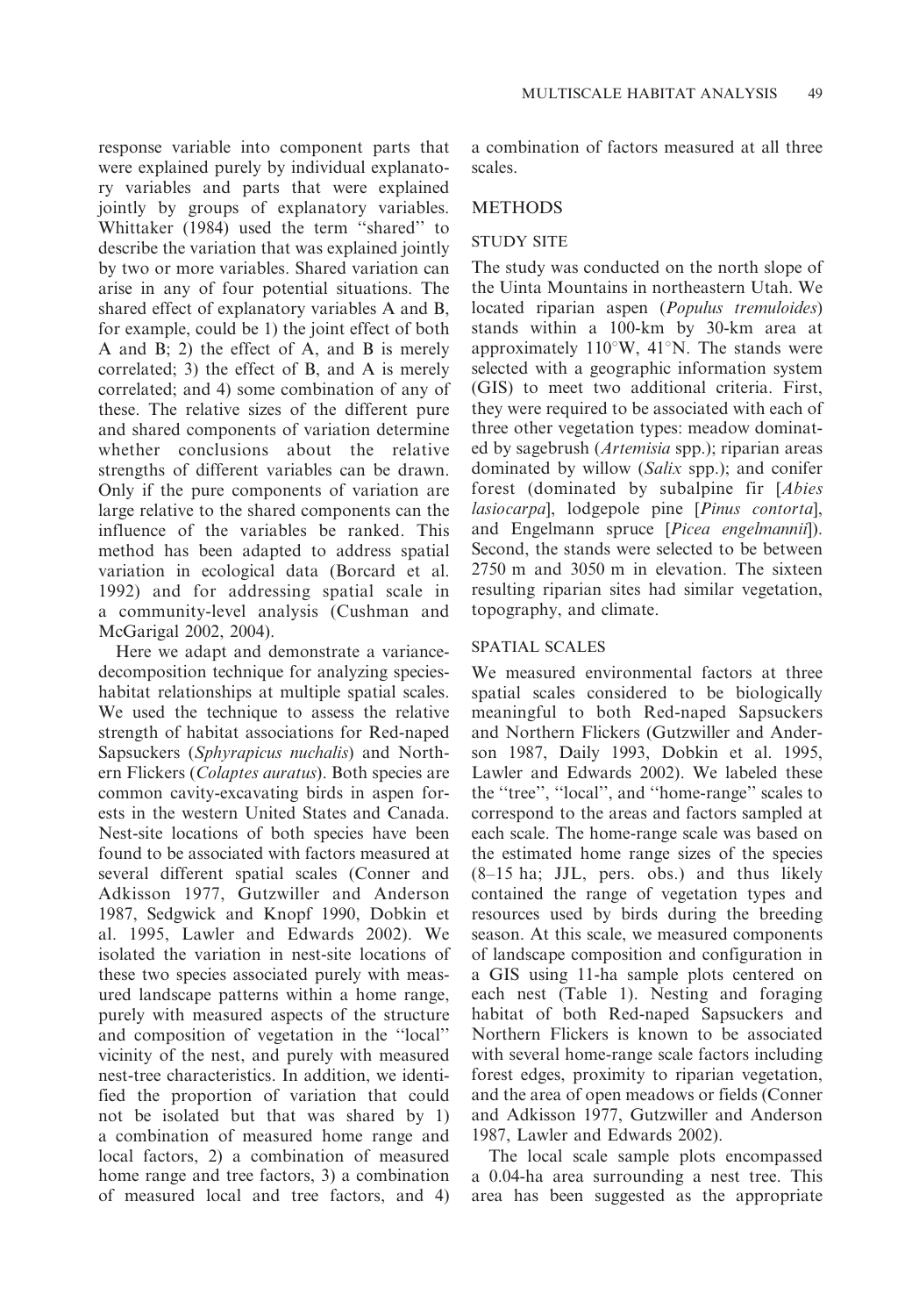| TABLE 1. Variables measured at three spatial scales to assess habitat associations of Red-naped Sapsuckers |  |  |  |  |  |  |
|------------------------------------------------------------------------------------------------------------|--|--|--|--|--|--|
| and Northern Flickers in the Uinta Mountains, Utah, 1996–1998.                                             |  |  |  |  |  |  |

| Variable name                           | Description                                  |
|-----------------------------------------|----------------------------------------------|
| Home-range scale variables <sup>a</sup> |                                              |
| <b>ASPEN</b>                            | Area of aspen (ha)                           |
| WILLOW                                  | Area of willow (ha)                          |
| <b>MEADOW</b>                           | Area of open meadow (ha)                     |
| <b>CUT</b>                              | Area of logged forest (ha)                   |
| <b>EDGE</b>                             | Meters of aspen-meadow edge per ha of aspen  |
| <b>EDGEDIST</b>                         | Distance to aspen-meadow edge (m)            |
| <b>RICHNESS</b>                         | Number of different types of habitat patches |
| Local-scale variables <sup>b</sup>      |                                              |
| <b>CANCOV</b>                           | Canopy cover $(\% )$                         |
| <b>CANHGT</b>                           | Canopy height (m)                            |
| <b>TREES</b>                            | Number of trees                              |
| TREES > 15                              | Number of trees $>15$ cm dbh                 |
| <b>SNAGS</b>                            | Number of standing dead trees                |
| <b>DSNAGS</b>                           | Number of fallen dead trees                  |
| <b>CONIF</b>                            | Number of conifers                           |
| Tree-scale variables <sup>c</sup>       |                                              |
| <b>DBH</b>                              | Diameter at breast height                    |
| <b>HEIGHT</b>                           | Height                                       |
| <b>LIVE</b>                             | Condition (live or dead)                     |
| <b>CONKS</b>                            | Presence of fungal conks                     |
| ROT                                     | Percentage of heart rot (at breast height)   |
| TREES<2                                 | Number of trees within 2 m                   |
| <b>BRANCHES</b>                         | Number of branches $\leq 2$ m high           |

<sup>a</sup> The home-range scale was defined as an area approximating the home range of each species.<br><sup>b</sup> The local scale was defined using a 0.04-ha sampling plot.

 $\epsilon$  The tree scale encompassed a nest tree or randomly selected non-nest tree.

extent for measuring aspects of the structure and composition of vegetation that provide perching sites near the nest, most directly affect nest microclimates, and affect the ability of a nesting bird to detect and avoid predators (James and Shugart 1970, Li and Martin 1991). We used circular plots centered on each nest to make field measurements of several aspects of the structure and composition of vegetation around the nest (Table 1). Nest sites of cavitynesting birds in general have been found to be associated with open understories (Flack 1976, Brawn 1988), and nest sites of Northern Flickers in particular have been found to be associated with lower tree densities (Gutzwiller and Anderson 1987, Sedgwick and Knopf 1990).

The tree scale encompassed only the nest tree itself. At this scale, we measured aspects of tree structure, condition, and size. Red-naped Sapsuckers are known to place nests in trees with fungal conks and heart rot (Daily 1993) and both Northern Flickers and Red-naped Sapsuckers are known to nest in trees with relatively large diameters (Dobkin et al. 1995). In addition, Red-naped Sapsuckers nesting in aspen trees tend to build nests in live trees (Walters et al. 2002) whereas flickers will often nest in dead trees (Moore 1995).

Our analyses at the three spatial scales were based on aspects of the structure, composition, and condition of vegetation. We considered including topographic variables in the study, but preliminary analyses showed no associations between nest locations and either slope or aspect.

#### NEST SEARCHES AND DATA COLLECTION

We searched five of the 16 sites for nests in 1996, six in 1997, and five in 1998. In addition, we searched one of the larger sites all three years. The data collected in 1997 and 1998 at this large site were only used to assess interannual variation in abundance and nest-site occupancy. Because Red-naped Sapsuckers and Northern Flickers primarily nest in aspen trees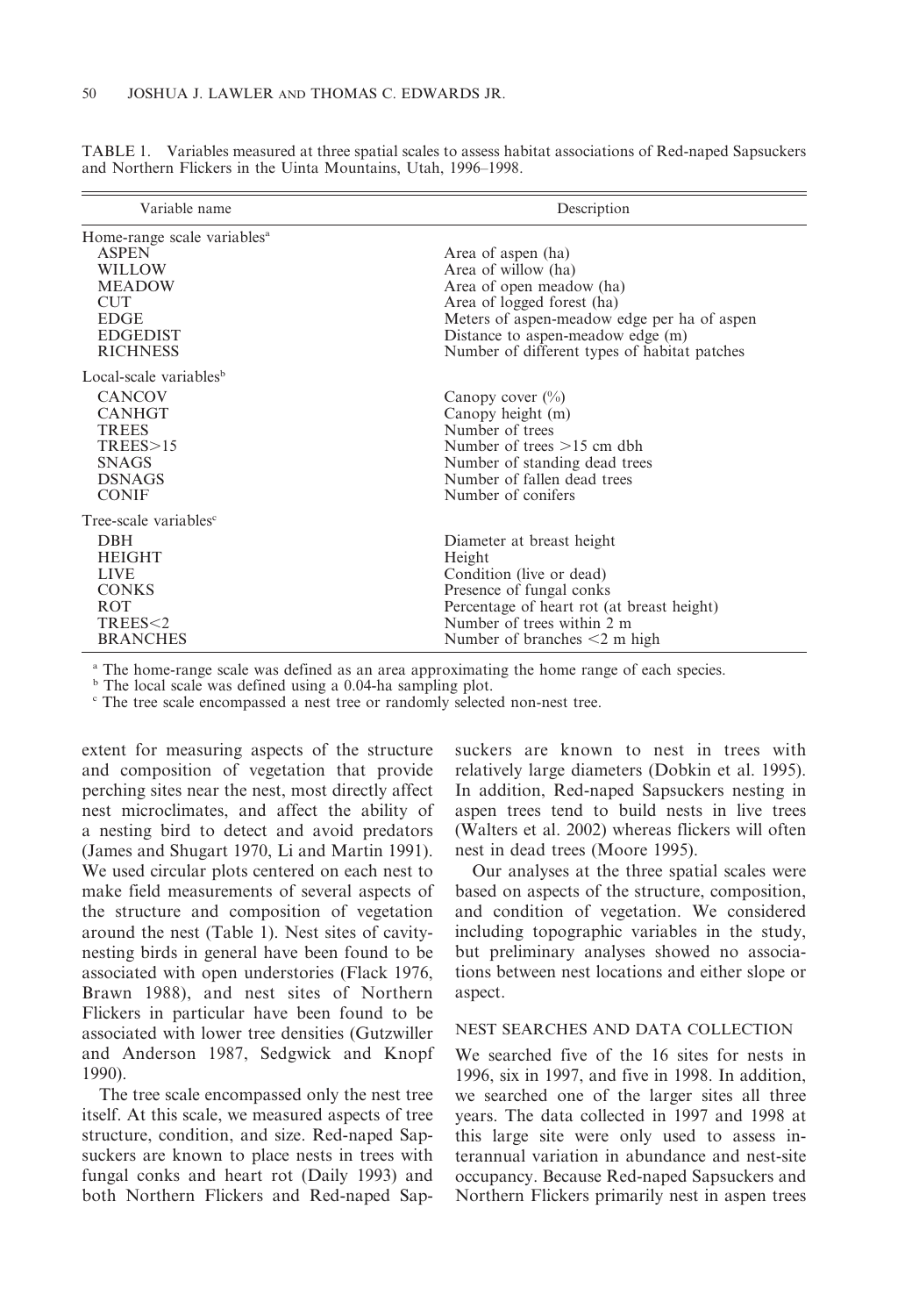in the Uinta Mountains, we restricted nest searches to aspen woodlands. The aspen woodlands at each site were mapped using aerial photographs and systematically searched for all nests of both species from early June to mid-July. Nests were most often found by following birds to cavities and then determining whether the cavity contained an active nest as evidenced by incubating or feeding behavior. Due to the conspicuous behavior of the two species, it is unlikely that many nests went undiscovered. The locations of all nests were recorded with a geographic positioning system (GPS).

We randomly selected non-nest points in proportion to the area of unused aspen woodland at each site. We defined unused aspen as the area in which a home-range scale sample plot could be placed and not overlap the home-range scale sample plot of a nest. Nonnest points were selected to be at least 30 m apart to prevent overlap in the sample plots used for the tree- and local-scale measurements. Given the size of the home-range scale sample plots, it was impossible to prevent overlap among nest plots and among non-nest plots at this scale. The differences in the number and location of nests found for each species resulted in the selection of 105 non-nest points for building the Red-naped Sapsucker models and 219 non-nest points for building the Northern Flicker models. At each non-nest point location, we randomly selected a focal tree to be used for the tree-scale measurements as well as to serve as the center of the local and homerange scale plots. We recorded the locations of all focal trees with a GPS.

The composition and structure of vegetation at the home-range scale were assessed using a digital vegetation map in a GIS. The vegetation map was created by classifying Landsat Thematic Mapper satellite imagery of the north slope of the Uinta Mountains (Lawler and Edwards 2002). The map had a resolution of 30 m and had six land-cover classes, including aspen, conifer, willow, meadow, cut forest, and water. Map accuracy was assessed using a stratified random sample of 50 ground survey points for each vegetation class. Map accuracy across all classes was estimated at 70%.

At the end of the breeding season, we visited each nest and non-nest point to measure aspects of the surrounding vegetation at the local scale. We categorized the trees in local-scale plots as

being greater or less than 15 cm in diameter at breast height (dbh)—a classification based on our observation that most cavities were in trees  $>15$  cm dbh. Likewise, our counts of standing dead trees and fallen dead trees included only those  $>15$  cm dbh. Canopy cover was assessed by averaging four readings taken with a densiometer in the four cardinal directions at 1 m from the focal tree. The fact that canopies were not all the same height likely reduced the accuracy of our canopy-cover estimates, as slightly larger areas were sampled when canopies were taller. We estimated canopy height by measuring the height of an average tree in the plot using a clinometer. We also used a clinometer to measure the height of the focal tree for the tree-scale assessment. At the tree scale, we estimated the degree to which trees were rotten using an increment borer at breast height by determining the percentage of the core length that exhibited signs of rot, and we also recorded the presence of fungal conks (Phellinus spp.). Although Phellinus fungi often cause rot in much of the heartwood of an aspen tree, many trees with heart rot do not exhibit fungal conks and many trees with conks show little sign of heart rot. Thus, we used both the measure of heart rot and the presence of conks to evaluate tree condition.

# ANALYSES

We used the variance-decomposition technique described by Whittaker (1984) to quantify the variation in nest locations associated with factors at the three spatial scales. The technique involved fitting seven statistical models (a full model and six subset models) to produce estimates of the variation explained by different sets of variables (Borcard et al. 1992). We fit the seven logistic regression models for each species using presence or absence as a binary response. We began by fitting three models for each of the species, one for each spatial scale. Models were selected from all possible combinations of the seven candidate variables we measured at each scale using Akaike's information criterion (AIC; Burnham and Anderson 1998). We then used all of the variables included in the three models to build a full model for each species. The full model explained the differences between nest and non-nest points associated with all seven components of variation—the three pure components and the four shared compo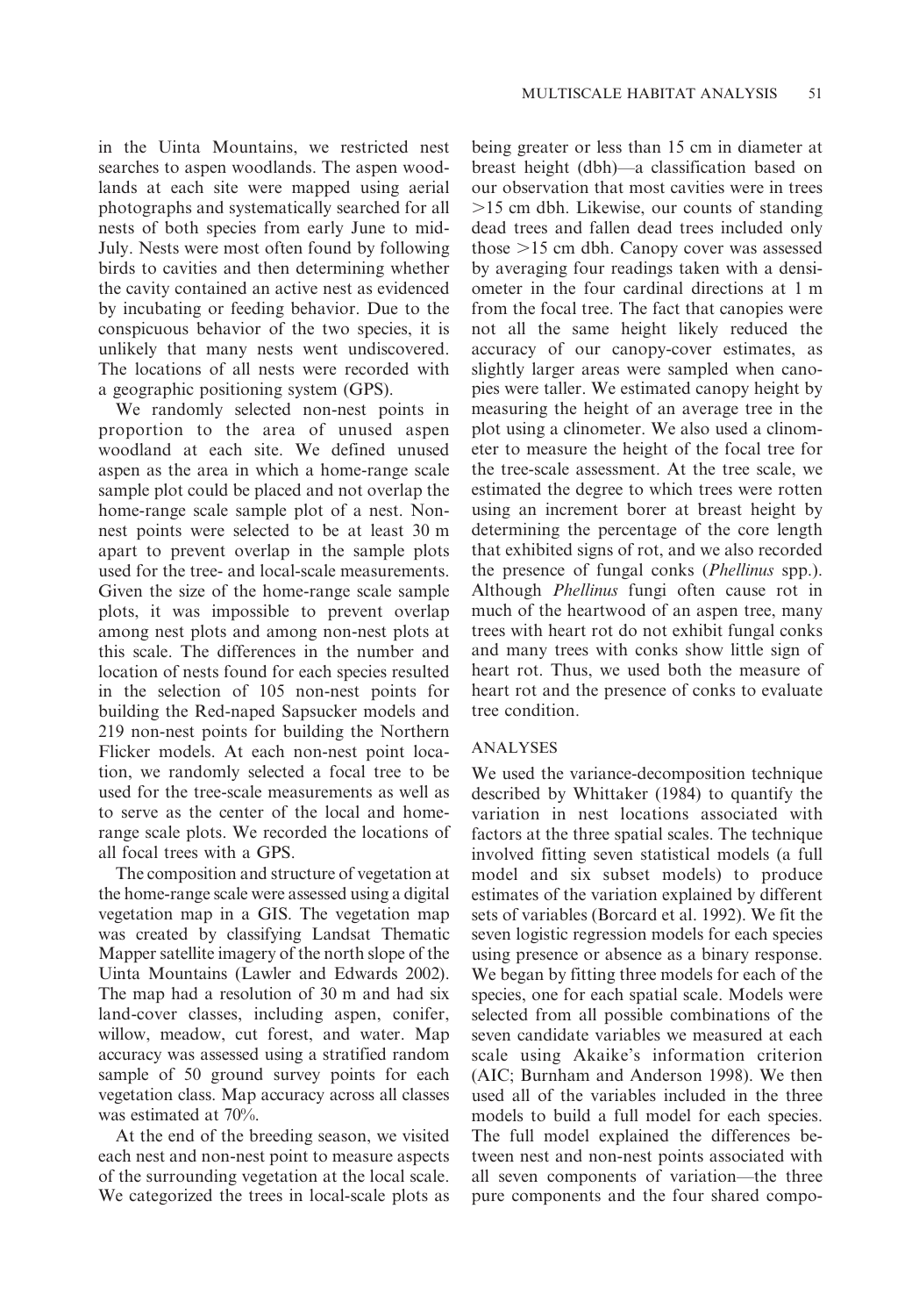nents (equation 1). The three original models we built for each species explained a subset of this variation, which included one pure and three shared components (equations 5–7). From the original models, we also built an additional three models for each species that used 1) the home-range and local-scale variables, 2) the home-range and tree-scale variables, and 3) the local- and tree-scale variables. Each of these models explained subsets of the seven components of variation including two pure and four shared components (equations  $2-4$ ).

$$
\text{FULL} = p(\text{HR}) + p(\text{LO}) + p(\text{TR}) + s(\text{HR} + \text{LO}) + s(\text{HR} + \text{TR}) + s(\text{LO} + \text{TR}) + s(\text{HR} + \text{LO} + \text{TR}) \quad (1)
$$

$$
HR + LO = p(HR) + p(LO) + s(HR + LO)
$$

$$
+ s(HR + TR) + s(LO + TR)
$$

$$
+ s(HR + LO + TR)
$$
(2)

$$
HR + TR = p(HR) + p(TR) + s(HR + LO)
$$

$$
+ s(HR + TR) + s(LO + TR)
$$

$$
+ s(HR + LO + TR) \qquad (3)
$$

$$
LO + TR = p(LO) + p(TR) + s(HR + LO)
$$

$$
+ s(HR + TR) + s(LO + TR)
$$

$$
+ s(HR + LO + TR) \qquad (4)
$$

$$
HR = p(HR) + s(HR + LO) + s(HR + TR) + s(HR + LO + TR)
$$
 (5)

$$
LO = p(LO) + s(HR + LO) + s(LO
$$

$$
+ TR) + s(HR + LO + TR)
$$
(6)

$$
TR = p(TR) + s(HR + TR) + s(LO
$$

$$
+ TR) + s(HR + LO + TR). \tag{7}
$$

The models, named for the types of variables they contained (HR  $=$  home range, LO  $=$  local, and  $TR = tree$ ), are given on the left-hand side of equations 1–7. The p and s terms denote pure and shared components of variation, respectively, associated with the spatial scales represented in parentheses.

By subtracting different components of variation from the deviance explained by the full model, we were able to isolate each of the seven components of variation as follows:

$$
p(HR) = d(FULL) - d(LO + TR)
$$
 (8)

$$
p(LO) = d( FULL) - d(HR + TR)
$$
 (9)

$$
p(TR) = d(FULL) - d(HR + LO)
$$
 (10)

$$
s(HR + LO) = d(FULL) - d(TR)
$$

$$
- p(HR) - p(LO)
$$
(11)

$$
s(HR + TR) = d(FULL) - d(LO)
$$

$$
- p(HR) - pTR)
$$
(12)

$$
s(LO + TR) = d(FULL) - d(HR)
$$

$$
- p(LO) - p(TR) \tag{13}
$$

$$
s(HR + LO + TR) = d(FULL) - p(HR)
$$

$$
- p(LO) - p(TR)
$$

$$
- s(HR + LO)
$$

$$
- s(HR + TR)
$$

$$
- s(LO + TR), (14)
$$

where d denotes the deviance explained by the model in parentheses. Equations 8–14 were derived from simple algebraic manipulations of equations 1–7. For example, by subtracting the deviance explained by the model containing both local- and tree-scale variables from the deviance explained by the full model (equation 8), we essentially subtracted the right-hand side of equation 4 from the right-hand side of equation 1, which left only the pure component of variation explained by home-range scale factors. The three pure components of variation identified with equations 8–10 were then used to compute the four shared components (equations 11–14).

### RESULTS

We found 93 Red-naped Sapsucker nests and 37 Northern Flicker nests. There was little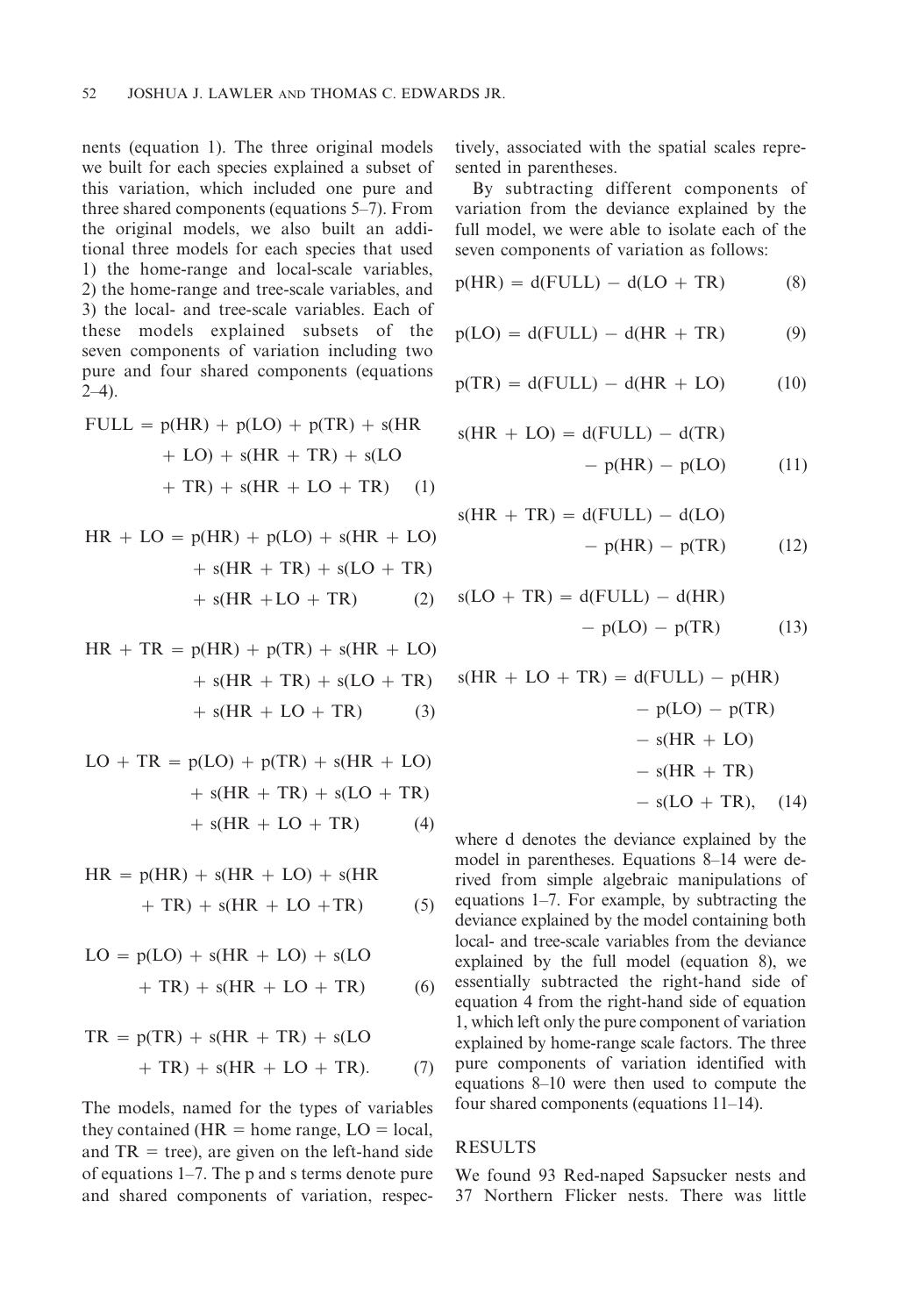| Model                   | Variables                                                                                           | % deviance<br>explained |
|-------------------------|-----------------------------------------------------------------------------------------------------|-------------------------|
| Red-naped Sapsucker     |                                                                                                     |                         |
| Full                    | $ASPEN + WILLOW + EDGEDIST + EDGE + DSNAG + CANCOV$<br>$+$ CONIF + TREES $>$ 15 + DBH + ROT + CONKS | 92                      |
| Home range<br>$+$ Local | $ASPEN + WILLOW + EDGEDIST + EDGE + DSNAG + CANCOV$<br>$+$ CONIF $+$ TREES $>15$                    | 62                      |
| Home range<br>$+$ Tree  | $ASPEN + WILLOW + EDGEDIST + EDGE + DBH + ROT + CONKS$                                              | 84                      |
| $Local + Tree$          | $DSNAG + CANCOV + CONIF + TREES > 15 + DBH + ROT +$<br><b>CONKS</b>                                 | 81                      |
| Home range              | $ASPEN + WILLOW + EDGEDIST + EDGE$                                                                  | 40                      |
| Local                   | $DSNAG + CANCOV + CONIF + TREES > 15$                                                               | 38                      |
| Tree                    | $DBH + ROT + CONKS$                                                                                 | 69                      |
| Northern Flicker        |                                                                                                     |                         |
| Full                    | $MEADOW + EDGEDIST + CANCOV + CONIF + DSNAG + DBH +$<br>$HEIGHT + ROT + TREES < 2 + BRANCHES$       | 65                      |
| Home range<br>$+$ Local | $MEADOW + EDGEDIST + CANCOV + CONIF + DSNAG$                                                        | 48                      |
| Home range<br>$+$ Tree  | $MEADOW + EDGEDIST + DBH + HEIGHT + ROT + TREES < 2 +$<br><b>BRANCHES</b>                           | 61                      |
| $Local + Tree$          | $CANCOV + CONIF + DSNAG + DBH + HEIGHT + ROT +$<br>$TREES < 2 + BRANCHES$                           | 59                      |
| Home range              | <b>MEADOW + EDGEDIST</b>                                                                            | 32                      |
| Local                   | $CANCOV + CONIF + DSNAG$                                                                            | 34                      |
| Tree                    | $DBH + HEIGHT + ROT + TREES < 2 + BRANCHES$                                                         | 54                      |

TABLE 2. The composition and fit of seven logistic regression models for each of two woodpecker species. The models were used to partition the variance in nest presence associated with habitat factors at three spatial scales (home range, local, and tree). Variable names are explained in Table 1.

difference in the abundance of either species at the one site we monitored over all three years of the study. At this site we found 15, 16, and 13 sapsucker nests and 7, 5, and 6 flicker nests in 1996, 1997, and 1998, respectively. Because both species demonstrated a high degree of nest-site reuse, it is not surprising that we found only minor differences in the 21 habitat-related variables measured at the nests at this site across the three years.

The full model for sapsuckers explained 92% of the variation in the locations of these nests (Table 2). At the home-range scale, sapsucker nests were located close to aspen-meadow edges and were associated with smaller areas of aspen woodlands, more willows, and areas with more aspen-meadow edge. At the local scale, sapsucker nests were found in areas with more fallen dead trees, less dense canopies, fewer conifers, and lower densities of trees. At the tree scale, they were found in trees with larger diameters, more rot, and more fungal conks.

The locations of the Northern Flicker nests were explained with a slightly different set of factors than those used in the models for the Red-naped Sapsuckers. The full model ex-

plained 65% of the variation in flicker nest-site locations (Table 2). At the home-range scale, flicker nests were closer to aspen-meadow edge and were associated with larger areas of open meadow. At the local scale, flicker nests were associated with more open canopies, fewer conifers, and more fallen dead trees. Flickers tended to nest in shorter trees with larger diameters, more heart rot, fewer low branches, and few close neighboring trees.

To examine the relative importance of the factors at each of the three spatial scales, it is necessary to turn to the results of the variancedecomposition analyses (Table 3). The most striking result of this analysis was that only approximately half of the explained variation (less than a third of the total variation) in nestsite locations of either species could be attributed purely to the measured factors at single spatial scales. A slightly higher percentage of the explained deviance in the Red-naped Sapsucker data (49%  $\div$  92% = 53%) was associated purely with factors at single spatial scales than in the Northern Flicker data ( $27\% \div$  $65\% = 42\%)$ . The largest pure component of variation for both species was explained by tree-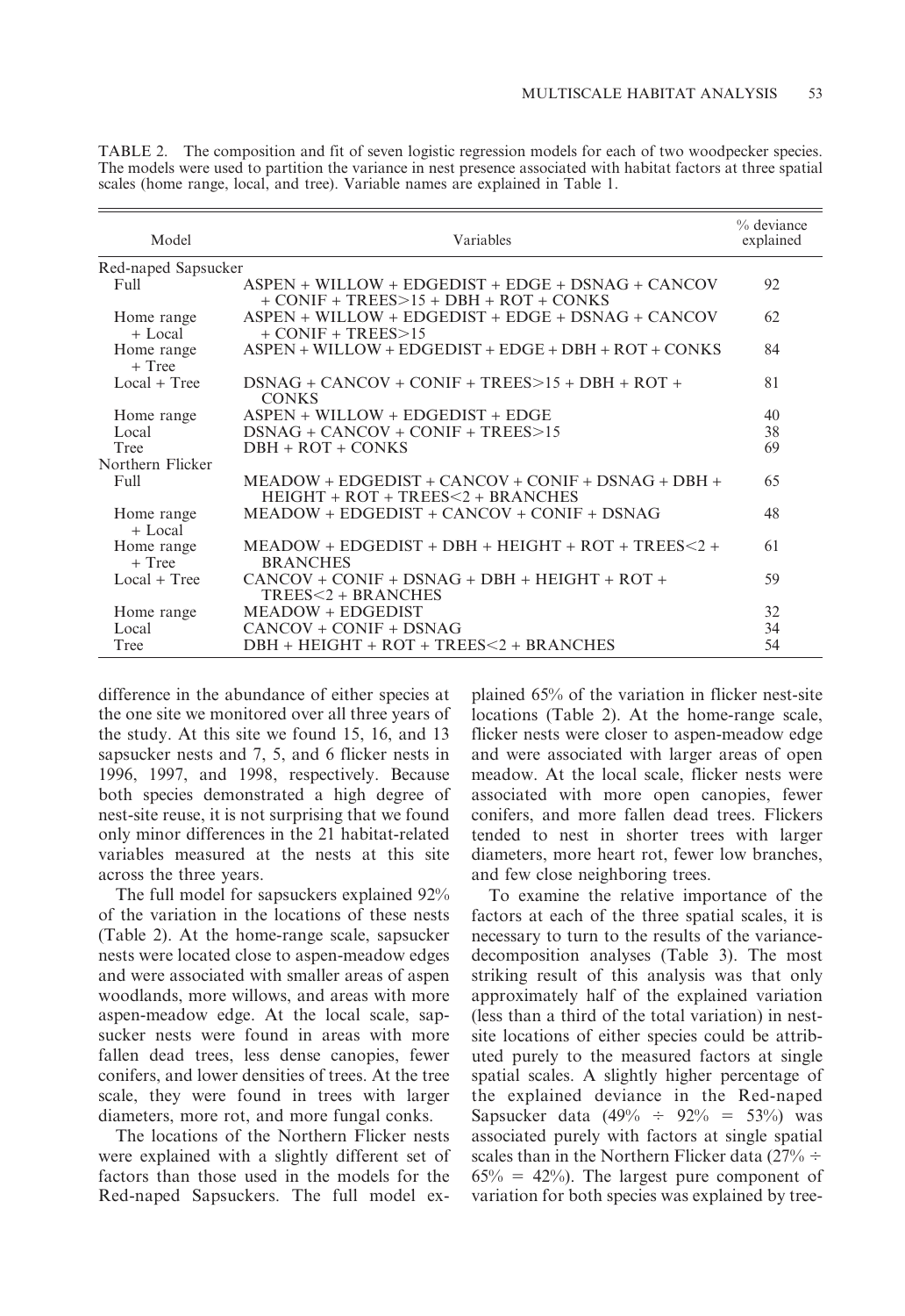TABLE 3. Variation in nest-site locations of two woodpecker species explained by habitat factors at three spatial scales. Pure components of variation are those that can be attributed solely to factors at one scale. Shared components are those that cannot be attributed to factors at any one scale, due in part to cross-scale correlations. The deviance explained by each of these components was derived through an algebraic manipulation of the deviance explained by seven logistic regression models.

|                                    | % of total deviance explained |                  |  |  |
|------------------------------------|-------------------------------|------------------|--|--|
| Isolated component of variation    | Red-naped Sapsucker           | Northern Flicker |  |  |
| Pure (Tree)                        | 30                            |                  |  |  |
| Pure (Home range)                  |                               |                  |  |  |
| Pure (Local)                       |                               |                  |  |  |
| Shared (Local + Tree)              | 14                            |                  |  |  |
| Shared (Home range + Tree)         | 13                            |                  |  |  |
| Shared (Home range + Local)        |                               |                  |  |  |
| Shared (Home range + Local + Tree) |                               |                  |  |  |

scale factors, i.e., tree size and condition (Table 3). Shared associations across scales explained a larger percentage of the deviance in the local and home-range scale models (inserting numbers from Table 3 in equations 5 and 6, 79% and 73% for sapsuckers and 88% and 81% for flickers) than in the tree-scale models (inserting numbers from Table 3 in equation 7, 57% for sapsuckers and 69% for flickers). Three of the four shared components of variation were of similar magnitude in the analysis of both species (Table 3). In contrast, the deviance in both the flicker and sapsucker data that was explained by some shared aspect of local and home-range scale factors stood out as being much smaller than the deviance explained by the other shared components.

# DISCUSSION

A surprising number of ecological studies tend to ignore the issue of multicollinearity in explanatory models (Graham 2003). The closely related issue of cross-scale correlations in multiscale studies has received even less attention (Cushman and McGarigal 2002, Lichstein et al. 2002). Our results indicate that these correlations can be relatively large, obscuring the ability to rank the relative effects of factors at different spatial scales. We found that about half of the explained deviance in models of Rednaped Sapsucker and Northern Flicker habitat associations could not be attributed to factors at any one spatial scale, but were instead ''shared'' by explanatory factors from each of four cross-scale combinations. This proportion is even higher than that attributed to the shared variation identified in the only comparable multiscale analysis of which we are aware. Cushman and McGarigal (2004) found that the variation in avian community structure that could be attributed to variance shared across each of three spatial scales accounted for between 37% and 47% of the explained variance.

Our results have significant implications for our current understanding of avian habitat selection. First, our findings stress the importance of taking a multiscale approach to investigating habitat selection. The relatively large shared components of variation identified in our analyses highlight the fact that studies conducted at any one spatial scale may be influenced by variables acting at spatial scales not investigated in the study. Although we have recognized the importance of scale in structuring ecological systems for some time (Wiens 1989), we have been slow to explicitly incorporate multiscale relationships into management-based assessments. Our results indicate that accurately predicting habitat availability or habitat quality for Red-naped Sapsuckers and Northern Flickers will require a multiscale approach.

Second, our results suggest that ignoring cross-scale correlations can lead to erroneous estimates of the relative strength of habitat associations at different spatial scales. Although we can draw some tentative conclusions about the relative strength of the habitat associations at the three spatial scales in our study based on the pure components of variation in our analyses, the relative sizes of each of the shared and pure components of variation determine whether strong scale-spe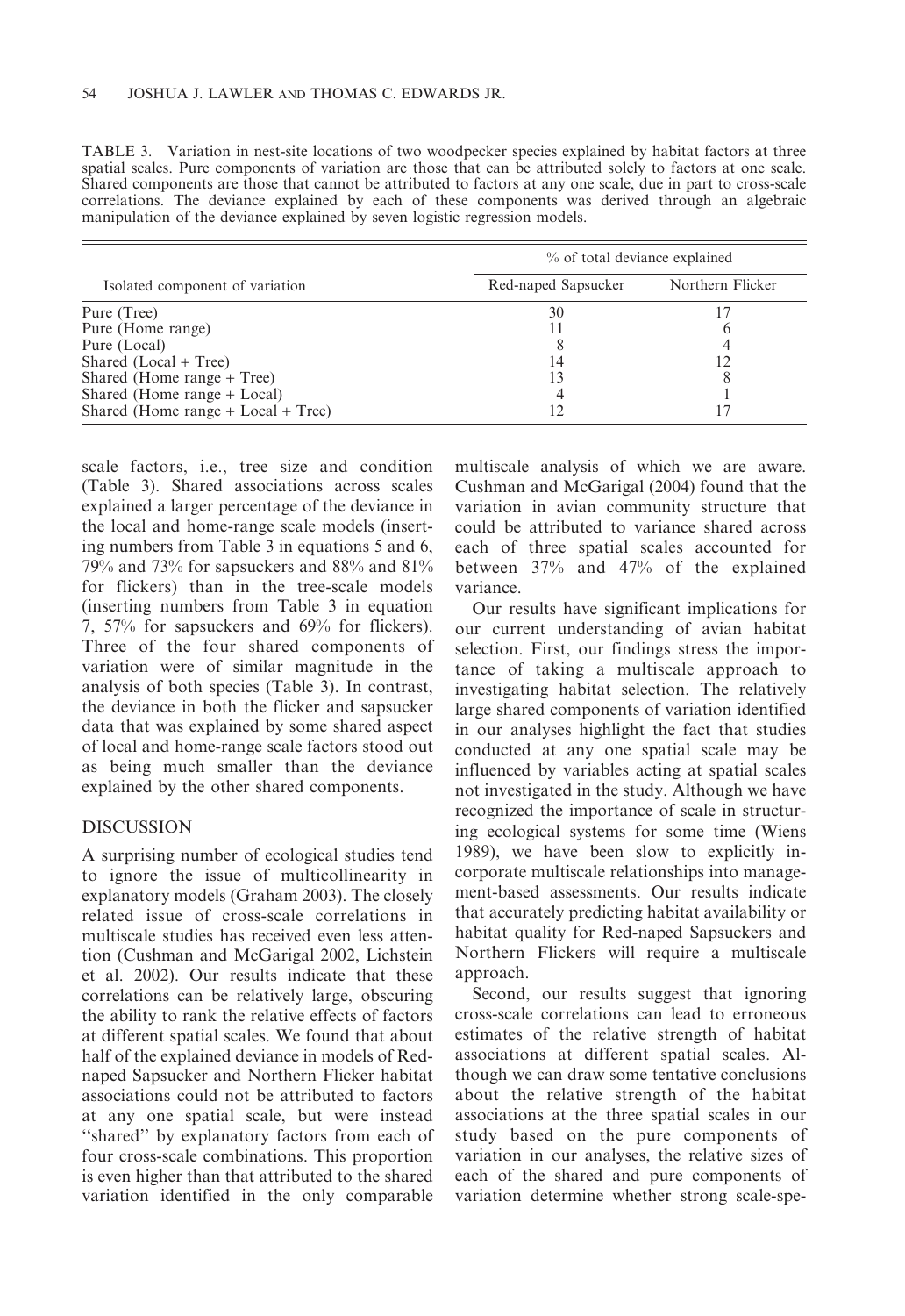cific conclusions can be drawn. When shared components are large relative to pure components, it may be impossible to rank the relative strength of factors at different scales. In the present study, the relatively large shared components of variation preclude a simple interpretation of the relative effects of the measured variables at each spatial scale. For example, the ranking of the pure components of variation in Northern Flicker nest-site locations implies that tree-scale factors (17% of the deviation explained) were more influential than local factors (4%) and home range factors (6%). However, if each of the shared components of variation that involved local scale factors (12%  $+ 1\% + 17\% = 30\%$  were in actuality due solely to effects at the local scale, the deviance explained by local factors  $(4\% + 30\% = 34\%)$ would be greater than the greatest potential contributions of the tree scale  $(17% + 8% =$ 25%) or the home-range scale  $(6\% + 8\% =$ 14%). Because we assumed in this example that all shared components of variation involving local-scale factors were in actuality due to factors at the local scale, variation shared between the home range and tree scales  $(8\%)$ is the only shared variation that can potentially be assigned to the tree and home-range scales.

Variance decomposition should be seen as a diagnostic tool. It is not a method for removing multicollinearity or cross-scale correlations, but instead a method for determining the degree to which those correlations should influence model interpretation. In contrast to the case presented by our results, when the pure components of variation are large relative to the shared components, the interpretation of the relative strengths of associations is possible. In this case, no matter how one theoretically assigns the shared components of variation, the ranking of the factors at the different spatial scales remains the same as that of the ranking of the pure components. In many cases, the relative sizes of the pure and shared components may allow for simple model interpretations. It is important to note, however, that even relatively weakly correlated variables can produce large shared components of variation; none of the explanatory variables in any of our models were highly correlated ( $r < 0.60$ ).

There are several other methods for addressing multicollinearity that could potentially be

used to address cross-scale correlation in multiscale habitat studies (Graham 2003). Residual and sequential regression (Graham 1997), principal components regression (Legendre and Legendre 1998), and structural equation modeling (Shipley 1999) each offer different approaches for addressing the pure and shared components of variation in models containing correlated variables. Residual and sequential regression require the researcher to assign priorities to the correlated variables. Thus, an understanding of which variables are more and less functionally meaningful is required. Similarly, structural equation modeling requires some knowledge of how the correlated variables functionally interact with both each other and with the response variable. In contrast, principal components regression does not require assumptions about the relative functional importance of the correlated variables. This technique involves conducting a principal components analysis on the explanatory variables and then regressing the response variable on the scores of the resulting orthogonal principal components. Depending on the variable loadings on each of the principal components, however, it can be difficult to interpret the results with respect to the relative influence of individual spatial scales.

Because residual and sequential regression and structural equation modeling all require a priori knowledge of the relative functional importance of, or the functional relationships among, the factors in the analysis, they are of little use if this information is unavailable. In the case of the two woodpecker species studied here, our knowledge of the natural histories of the species provided us with some clues as to the relative importance of some of the factors but did not allow us to clearly prioritize the factors at the three spatial scales. For example, the selection of specific trees for nesting is constrained by the birds' habit of excavating cavities in trees. As one might expect, several studies have demonstrated strong relationships between nest presence and tree size and condition (Conner and Adkisson 1977, Raphael and White 1984, Daily 1993, Dobkin et al. 1995). At the home-range scale, both species have been shown to nest near forest edges in areas central to a diverse set of resources (willow cambium, tree sap, and insects for sapsuckers; ant hills and other insects for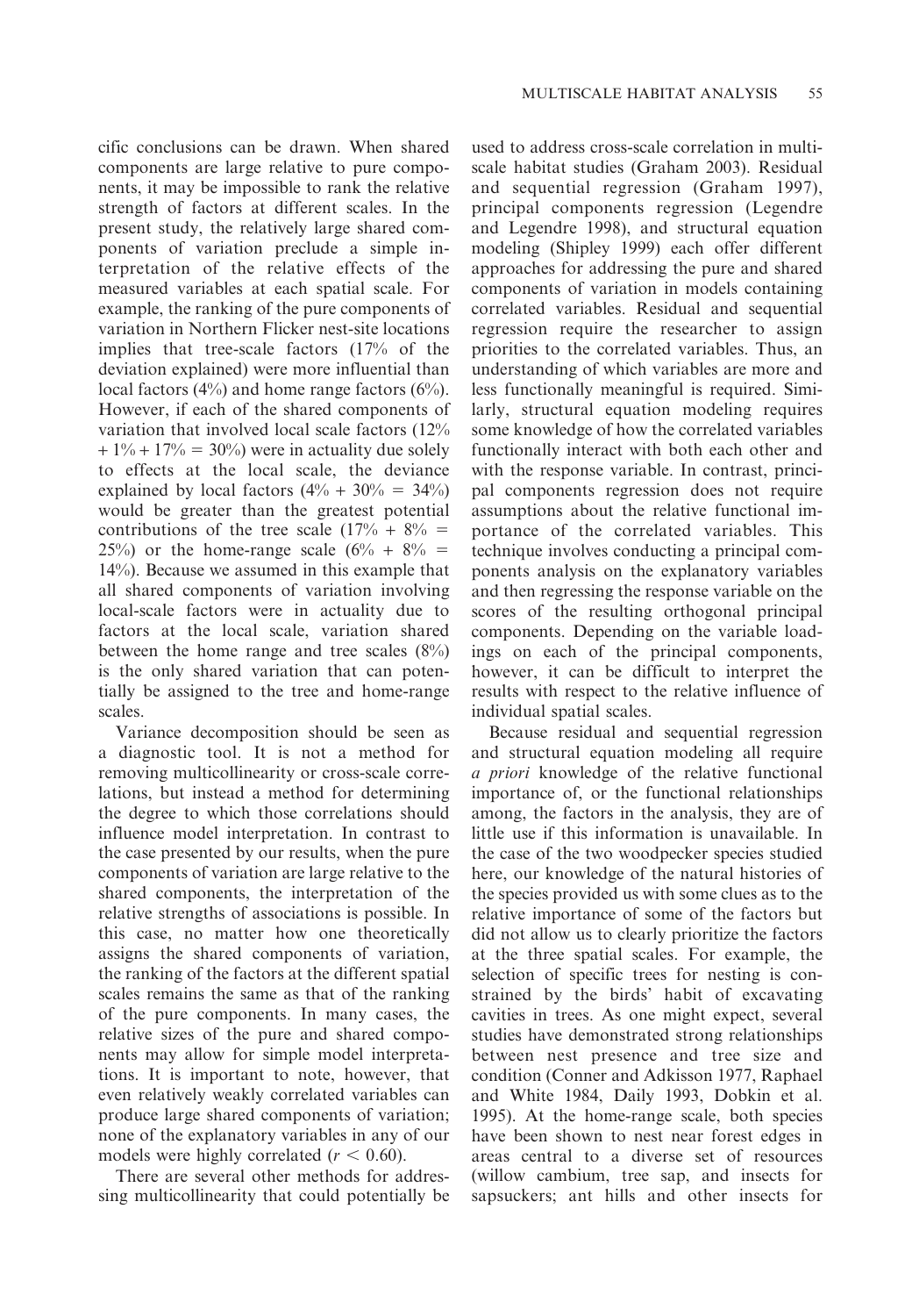flickers), thereby potentially reducing overall foraging time (Dobkin et al. 1995). Additional evidence indicates that home-range factors may be more important than local factors for sapsuckers (Crockett and Hadow 1975). Furthermore, few strong local-scale associations have been identified for these species in other studies. Thus, it might be reasonable to attribute much of the variation shared among local- and tree-scale factors to tree-scale associations and much of the variation shared among local and home-range scale factors to associations with home-range factors. However, because we know less about the relative importance of home-range and tree-scale factors, it is more difficult to theoretically assign the two shared components of variation that include tree and home-range scale factors to associations at either of these scales.

Selecting ecologically meaningful spatial scales is a critical step in the design of a multiscale habitat study. The extent over which to measure tree-scale factors in our study was easily defined. Each measurement made at the tree scale pertained to the focal tree. However, determining the appropriate extent over which to measure factors that likely influence predator detection and avoidance at the local scale and resource accessibility at the home-range scale was not as straightforward. At the local scale, we used a 0.04-ha plot, the plot size traditionally used to assess avian habitat (James and Shugart 1970). These plots generally fit within the territories of most birds. However, 0.04 ha is an arbitrary size and obviously not scaled to the habitat use of either of the two birds in our study. Calculating a local-scale plot size from some measure of resource use within a home range would likely provide a much more meaningful scale at which to measure aspects of the structure and composition of vegetation associated with foraging and predator detection (Johnson 1980). Although our home-range scale plots were based on the home range sizes of the two species, it is possible that factors acting over even larger spatial scales were associated with nest locations. Thus, measuring patterns at an additional scale much larger than a home range may have allowed us to identify other aspects of the landscape that influenced the selection of the home range. The fact that the tree scale was easily defined and clearly ecologically meaningful may have contributed to the relatively large contribution of factors at that scale.

In addition to ensuring that each spatial scale in a study is ecologically meaningful, it is important to maintain consistency in the precision of the measurements made at each scale. Multiscale habitat studies often involve measurements made from digital maps as well as measurements made at the study site (Saab 1999). The types and amounts of error associated with these measurements are often quite different. For example, in our analyses, the error inherent in the digital vegetation map used to measure home-range scale variables may have biased us toward finding weaker habitat associations at that scale.

Because our goal was to demonstrate an approach for investigating cross-scale correlations, we did not address two important and related issues. Thoroughly addressing the issues of multicollinearity within spatial scales and spatial autocorrelation would have improved the applicability of the models, but at the expense of complicating the analyses. First, in addition to manifesting itself in the cross-scale correlations that we investigated, multicollinearity was likely to have been a factor within spatial scales. Although we did not apply it to this end, variance decomposition can be used to determine the relative shared and pure components of variation associated with each explanatory variable in the study (Whittaker 1984, Cushman and McGarigal 2004). Such an analysis would allow the researcher to determine how much emphasis should be placed on associations with individual variables. Any multicollinearity within spatial scales in our study did not influence the general conclusions we drew from our analyses. Second, as with any study in which samples are taken over a heterogeneous area, spatial autocorrelation could potentially have influenced the results of our models (Borcard et al. 1992). Spatial autocorrelation is only an issue if it accounts for variation in the response that is not correctly attributed to environmental gradients. Due to the size of the home-range scale sample plots, the effects of spatial autocorrelation were likely to be strongest at this scale. Because pure homerange scale factors ranked relatively low in our analyses, any overestimates of the relative strength of these factors due to spatial autocorrelation is unlikely to have drastically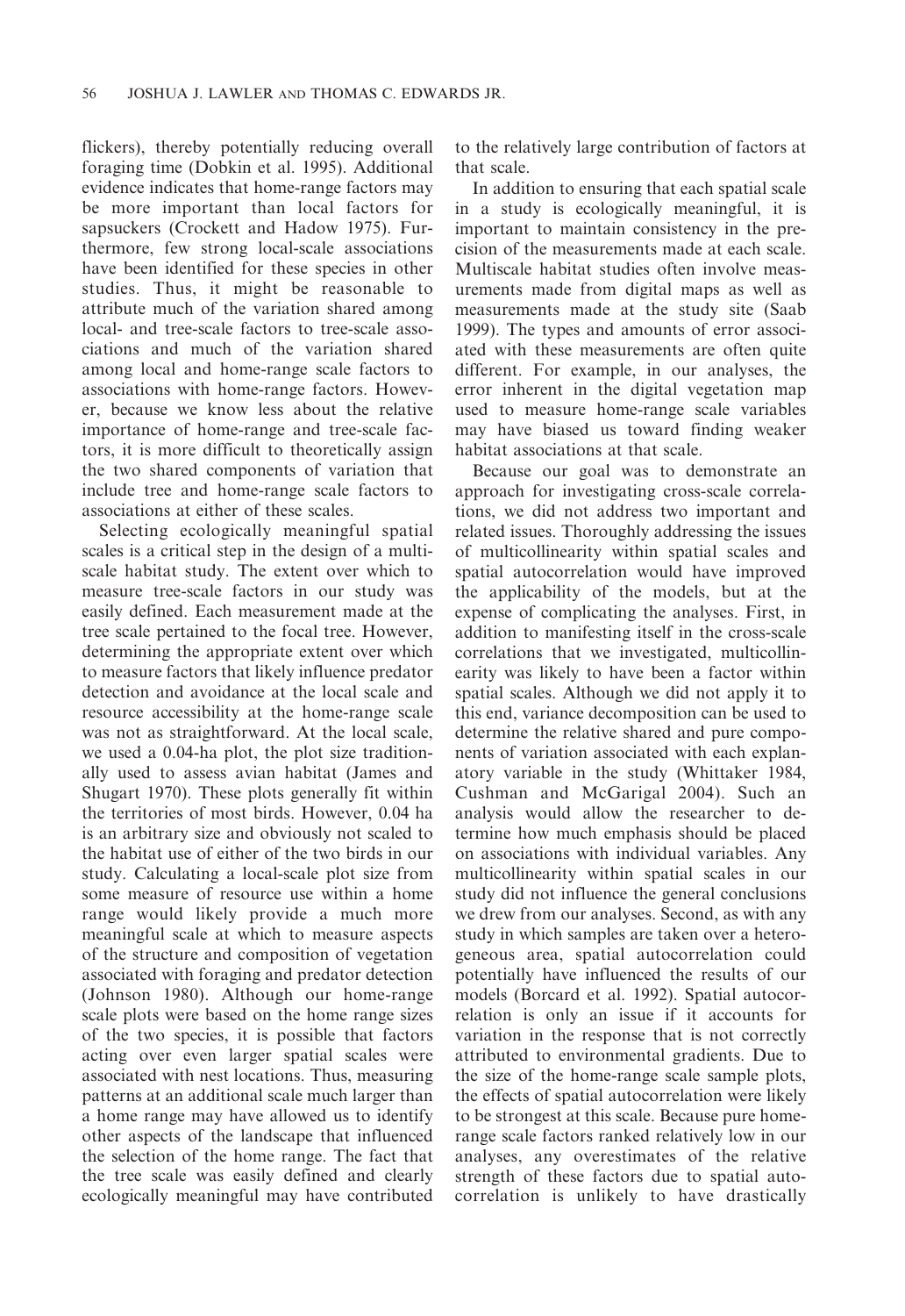affected our results. Accounting for spatial autocorrelation in the modeling process, however, may reduce the shared components of variation generated by cross-scale correlations and thus aid in identifying the relative strengths of multiscale factors.

Because ecological systems operate at multiple spatial scales, understanding ecological processes often requires a multiscale approach (Allen and Starr 1982, O'Neill 1989, Wiens 1989, Peterson and Parker 1998). Such approaches will often necessitate alternative study designs and analytical techniques (Battin and Lawler 2006, Kristan 2006). Our results emphasize the importance of conducting multiscale analyses, demonstrate the necessity of quantifying cross-scale correlations in multiscale studies that rely on correlative approaches, and demonstrate a diagnostic tool for examining cross-scale correlations. As we expand the scope of ecological analyses, it is important that the appropriate tools are adapted or developed to meet the new challenges that emerge. Our analyses demonstrate one such tool for analyzing habitat associations in multiscale ecological studies.

#### ACKNOWLEDGMENTS

We thank A. Guerry, J. Neyme, and S. Jackson for their invaluable assistance in the field. We are grateful for discussions and insights provided by J. Van Sickle, D. Roberts, R. Cutler, R. Dueser, and J. Bissonette. Earlier drafts of the paper benefited from comments by M. Bracken, A. Guerry, R. O'Connor, J. M. Scott, D. White, and two anonymous reviewers. Our research was funded by the USGS-BRD Cooperative Research Unit at Utah State University, the USGS Biological Resources Gap Analysis Program, a grant from the U.S. Fish and Wildlife Service, The Ecology Center at Utah State University, and a grant from the Utah Wildlife Society. This document has been subject to review by the National Health and Environmental Effects Research Laboratory's Western Ecology Division and approved for publication. Approval does not signify that the contents reflect the views of the Agency, nor does mention of trade names or commercial products constitute endorsement or recommendation for use.

# LITERATURE CITED

- ALLEN, T. F. H., AND T. B. STARR. 1982. Hierarchy: perspectives for ecological complexity. University of Chicago Press, Chicago.
- BATTIN, J., AND J. J. LAWLER. 2006. Cross-scale correlations and the design and analysis of avian habitat selection studies. Condor 108:59–70.
- BERGIN, T. M. 1992. Habitat selection by the Western Kingbird in western Nebraska: a hierarchical analysis. Condor 94:903–911.
- BORCARD, D., P. LEGENDRE, AND P. DRAPEAU. 1992. Partialling out the spatial component of ecological variation. Ecology 73:1045–1055.
- BRAWN, J. D. 1988. Selectivity and ecological consequences of cavity nesters using natural vs. artificial nest sites. Auk 105:789–791.
- BURNHAM, K. P., AND D. R. ANDERSON. 1998. Model selection and inference: a practical information-theoretic approach. Springer-Verlag, New York.
- CONNER, R. N., AND C. S. ADKISSON. 1977. Principal component analysis of woodpecker habitat. Wilson Bulletin 93:542–547.
- CROCKETT, A. B., AND H. H. HADOW. 1975. Nest site selection by Williamson's and Red-naped Sapsuckers. Condor 77:365–368.
- CUSHMAN, S. A., AND K. MCGARIGAL. 2002. Hierarchical, multi-scale decomposition of species-environment relationships. Landscape Ecology 17:637–646.
- CUSHMAN, S. A., AND K. MCGARIGAL. 2004. Hierarchical analysis of forest bird speciesenvironment relationships in the Oregon Coast Range. Ecological Applications 14:1090–1105.
- DAILY, G. C. 1993. Heartwood decay and the vertical distribution of Red-naped Sapsucker nest cavities. Wilson Bulletin 105:674–679.
- DOBKIN, D. S., A. C. RICH, J. A. PRETARE, AND W. H. PYLE. 1995. Nest-site relationships among cavity-nesting birds of riparian and snowpocket aspen woodlands in the northwestern Great Basin. Condor 97:694–707.
- FLACK, J. A. D. 1976. Bird populations of aspen forests of western North America. Ornithological Monographs 19.
- GRAHAM, M. H. 1997. Factors determining the upper limit of giant kelp, Macrocystis pyrifera (Agardh), along the Monterey Peninsula, central California, USA. Journal of Experimental Marine Biology and Ecology 218:127–149.
- GRAHAM, M. H. 2003. Confronting multicollinearity in ecological multiple regression. Ecology 84:2809–2815.
- GUTZWILLER, K. J., AND S. H. ANDERSON. 1987. Multiscale associations between cavity-nesting birds and features of Wyoming streamside woodlands. Condor 89:534–548.
- HILDÉN, O. 1965. Habitat selection in birds. Annales Zoologici Fennici 2:53–75.
- HUTTO, R. L. 1985. Habitat selection by nonbreeding, migratory, land birds, p. 455–476. In M. L. Cody [ED.], Habitat selection in birds. Academic Press, San Diego, CA.
- JAMES, F. C., AND H. H. J. SHUGART. 1970. A quantitative method of habitat description. Audubon Field Notes 24:727–736.
- JOHNSON, D. H. 1980. The comparison of usage and availability measurements for evaluating resource preference. Ecology 61:65–71.
- JORGENSEN, E. E., AND S. DEMARAIS. 1999. Spatial scale dependence of rodent habitat use. Journal of Mammalogy 80:421–429.